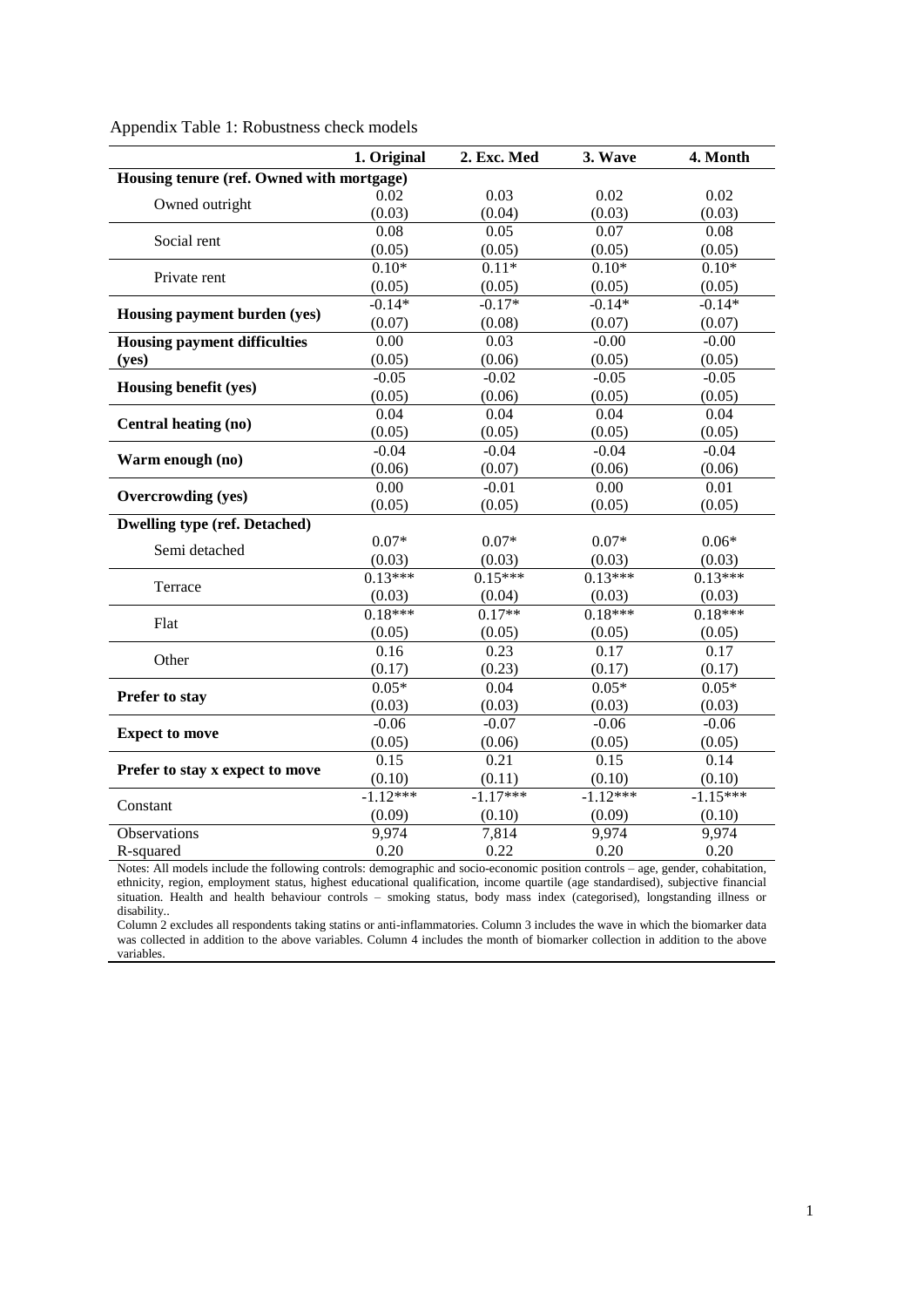|                                      | 1. Original | 2. Noise   | 3. Noise x Housing<br>type |
|--------------------------------------|-------------|------------|----------------------------|
| <b>Dwelling type (ref. Detached)</b> |             |            |                            |
| Semi detached                        | $0.06*$     | $0.07*$    | $0.06*$                    |
|                                      | (0.03)      | (0.03)     | (0.03)                     |
| Terrace                              | $0.13***$   | $0.15***$  | $0.14***$                  |
|                                      | (0.03)      | (0.03)     | (0.03)                     |
| Flat                                 | $0.18***$   | $0.20***$  | $0.22***$                  |
|                                      | (0.04)      | (0.04)     | (0.05)                     |
| Other                                | 0.17        | 0.18       | 0.21                       |
|                                      | (0.17)      | (0.17)     | (0.21)                     |
| Noise (yes)                          |             | $-0.09**$  | $-0.13$                    |
|                                      |             | (0.03)     | (0.07)                     |
| Noise x semi detached                | -           |            | 0.08                       |
|                                      |             |            | (0.09)                     |
| Noise x terrace                      | -           | ۰          | 0.03                       |
|                                      |             |            | (0.09)                     |
| Noise x flat                         | -           |            | $-0.02$                    |
|                                      |             |            | (0.10)                     |
| Noise x other                        | ۰           | ۰          | $-0.11$                    |
|                                      |             |            | (0.27)                     |
| Constant                             | $-1.09***$  | $-1.07***$ | $-1.06***$                 |
|                                      | (0.09)      | (0.09)     | (0.09)                     |
| Observations                         | 9,974       | 9,974      | 9,974                      |
| R-squared                            | 0.20        | 0.20       | 0.20                       |

## Appendix Table 2: Robustness check models

Notes: All models include the following controls: demographic and socio-economic position controls – age, gender, cohabitation, ethnicity, region, employment status, highest educational qualification, income quartile (age standardised), subjective financial situation. Health and health behaviour controls – smoking status, body mass index (categorised), longstanding illness or disability.